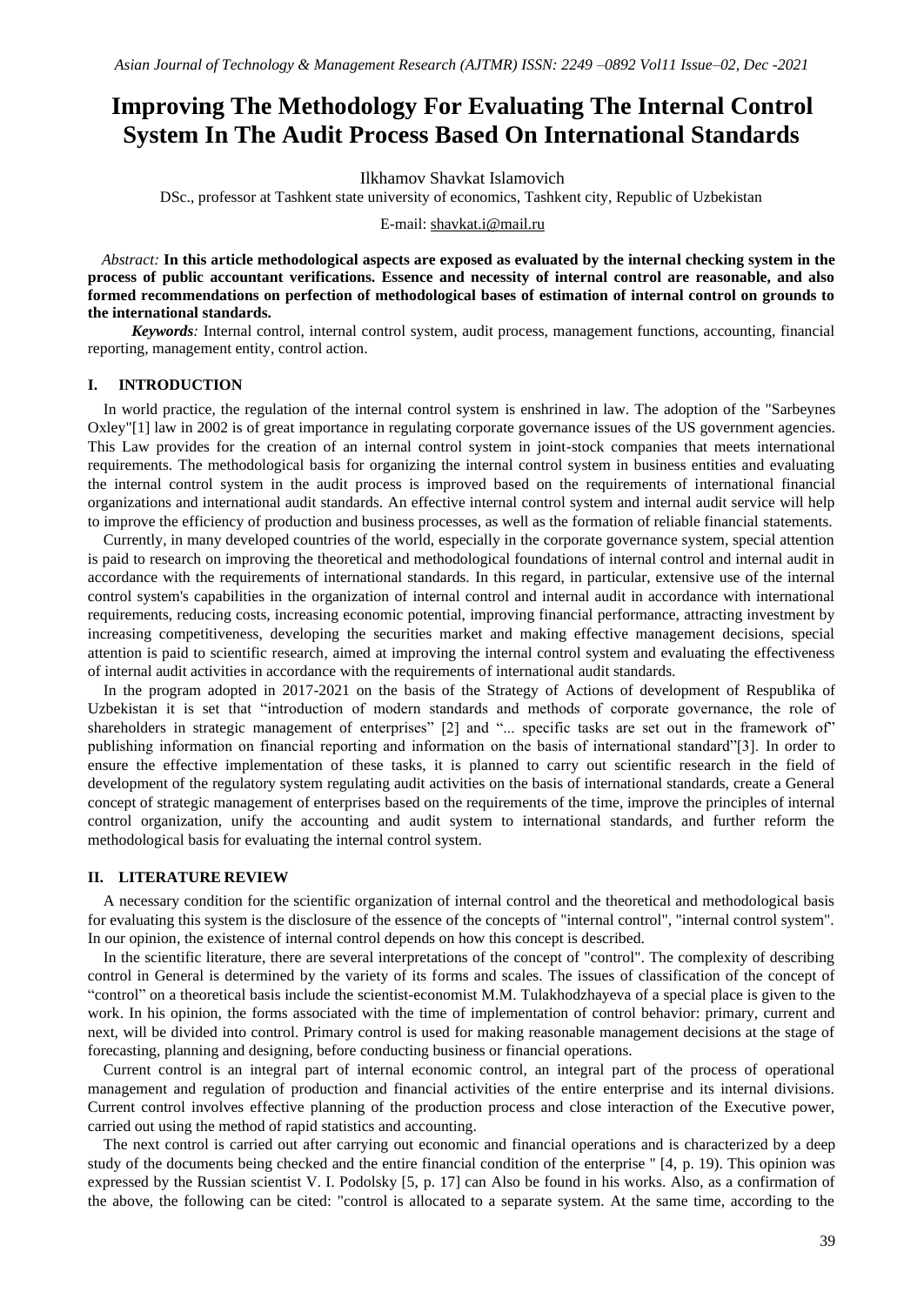classification of various features as part of the control system, control is divided into: initial, current, regular; constant, periodic, random; documentary, real; closed, selective" [6].

N. F. Karimov approached the concept of "control" as follows:"...under control, it is necessary to understand the harmony of theoretical knowledge and practical experience, expressed primarily in accounting, finance, management, economic analysis, and computer science in various fields of science" [7, p.131]. According to the definition provided by Khoshimov, "control serves the purpose of timely correction and prevention of errors and shortcomings in the activities of the enterprise and its structural divisions" [8, p.27]. M. F. Ovsiichuk offers a definition in which "control – a comprehensive study of the organization and its structural divisions, economic efficiency and legal implementation of business operations, reliability of accounting and accounting information, the state of the object of control" [9, p. 7]. S. Norkobilov, U.Abdusalamov define that "control is an important element of a market economy. It has state, administrative and independent control systems that provide vital information to the management bodies" [10, p. 29]. F. G. Gulomova noted that "Control is, first of all, a process that allows you to determine the implementation of economic indicators outlined in the business plan" [11, p. 49]. Sh. Ilkhamov describes that "Control is the study of activities of economic entities, identification of existing internal capabilities, identify gaps, and develop recommendations for improvement activities" [12, p. 27]. O.Bobojonov and K. Jumaniyazov state that "Control is the final process of planning and analyzing the activity of the subject, aimed at performing predetermined tasks, allowing you to open and prevent emerging deviations" [13, p. 39]. Sh. Ilkhamov interpret control as follows: "Control is the task of management. Any type of management will not be uncontrolled... Control allows you to systematically determine the actual state of financial and economic activity of economic entities, including identifying various levels of complexity and violations in the economic system" [14, p. 14].

Having studied the experience of developed foreign countries in this direction, critically analyzing and summarizing the opinions of scientists, a new definition was formulated: "Internal control as one of the functions of management the legitimacy of economic operations for accounting, financial, statistical and other reporting, the reliability of the reflected data, ensuring the safety of assets and records, preventing errors, management consists of organizational measures, organized and implemented by the head of the subject in order to identify and eliminate violations and regularly conducted control actions"

Research Methadology

A number of studies are being conducted to improve the legal, theoretical, organizational and methodological foundations of internal control and internal audit on a global scale, including the following priority areas: improving methods for evaluating the effectiveness of the internal control system in the audit process based on international standards; identification of reserves for effective use of material and labor resources based on the use of an effective internal control and internal audit mechanism, search for ways to achieve financial stability and increase competitiveness by reducing the cost of production; wide involvement of foreign investors.

### **III. ANALYSIS AND THE RESULTS**

According to the foreign scientist, "In the process of studying the internal control system, the stages of research, evaluation and testing should be highlighted" [15, p. 146]. The model of the evaluation stages of this system is shown in figure 1.

Consideration of the internal control system: representation of a control structure; documentation of audits and developing the initial plan; at the evaluation stage – evaluation of control risk, costs are calculated on the reducing the regulatory risk; in the test phase – define executable actions and control their execution.

In the regulatory incentive, auditors are tasked with evaluating the internal control system at least at the cellular stage. In particular: "1) systematic acquaintance with the internal control system; 2) preliminary assessment of the reliability of the internal control system; 3) confirmation of the reliability of the assessment of the internal control system.

However, audit organizations may decide to use more stages of internal control evaluation in their activities" [16].

Unfortunately, the reflection of the internal control system evaluation recommendations in various standards does not help to form a single methodology for the internal control system evaluation for auditing organizations, while by, the need for the development of the internal standards framework for the evaluation of this system arises. For Shy reason, in the research process based on the International and national standard of auditing, stages of internal control evaluation have been developed.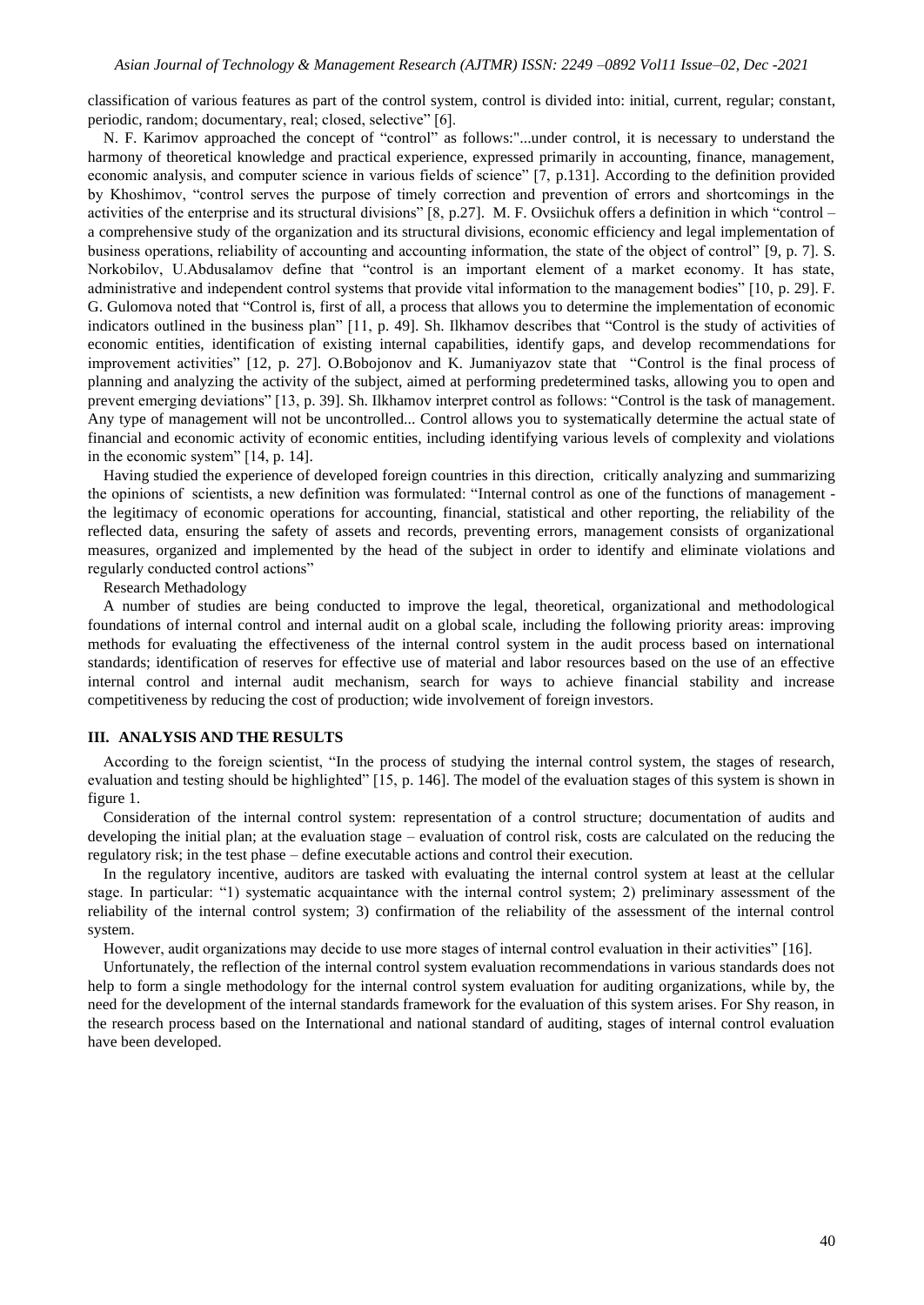*Asian Journal of Technology & Management Research (AJTMR) ISSN: 2249 –0892 Vol11 Issue–02, Dec -2021*



The evaluation of the overall results of the examination of the state of internal control can be expressed in voluntary form.

In our opinion, examination of the internal control system the analytical part of the audit report should include: 1) information on the internal control system, ensuring the accuracy of its financial statements and compliance activities of the entity; 2) Description of significant inconsistencies in the scope and nature of the activities of the entity.

As a result of our research, it is assumed that the content of the audit opinions will also be included in the special requirements for the overall results of the examination of the state of internal control. In particular, 1) that during the audit there is obvious evidence that can lead to the conclusion that the internal control system of an economic entity does not correspond to the scope and nature of its activities; 2) that during the audit there is obvious evidence that the internal control system of an economic entity does not correspond to the scope and nature of its activities;; 3) the management of an economic entity is responsible for the fact that it has prepared financial statements in accordance with the accounting law and is responsible for their reliability, as well as for the internal control system.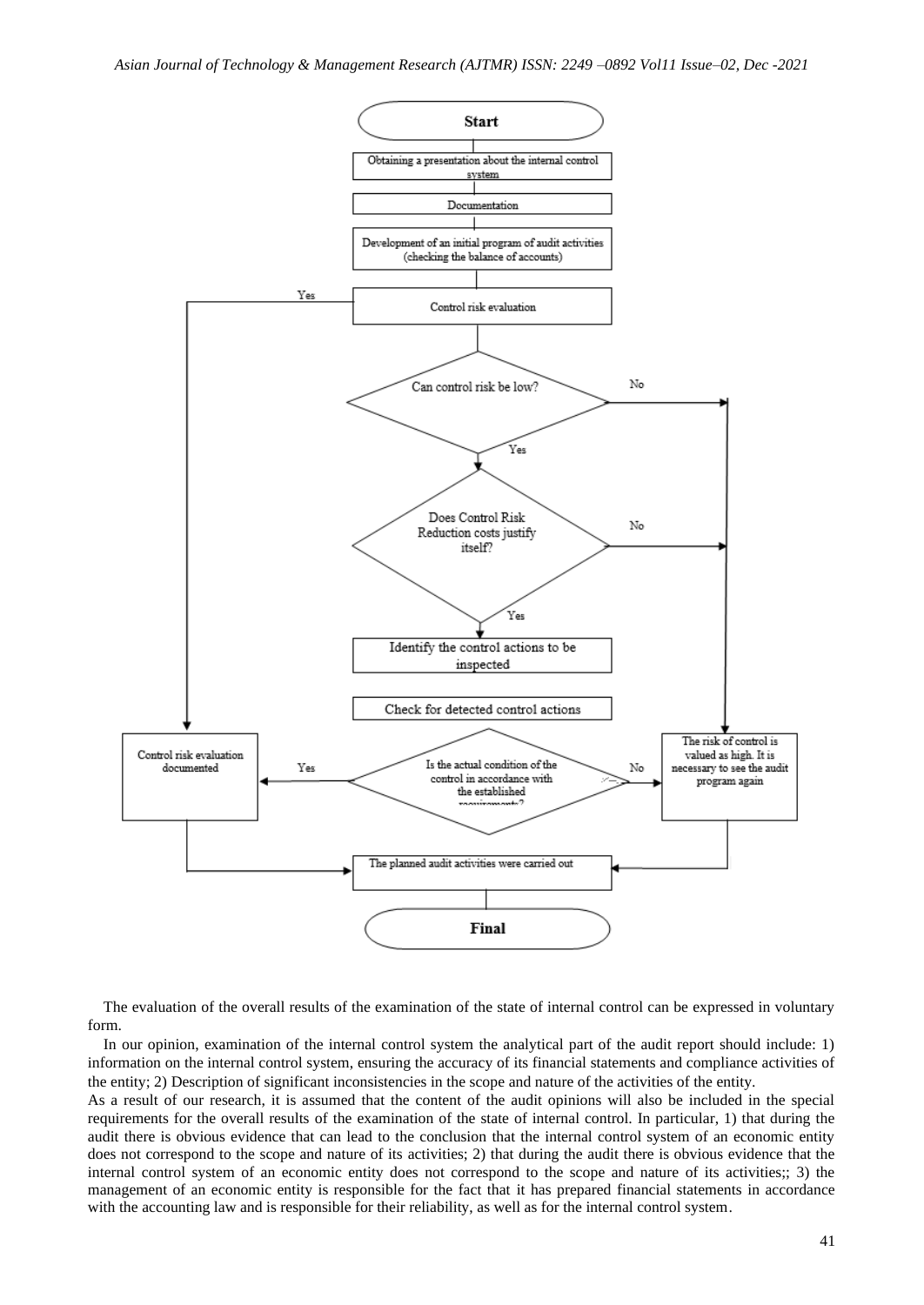It is known that control is one of the management functions. Therefore, the organization and implementation of the internal control system is a means of assisting the Manager in the effective management of this business entity. Therefore, the law stipulates that "the accounting entity shall make and exercise internal control" [17]. The internal control system used in this system must meet the requirements of the nature, scope, and accounting policy of the business entity, and must be applied consistently and effectively.

There is a case, they are considered non-interrelated if the functions of the employees, if their incarnation in a single person leads to accidental or intentional error, as well as difficulty in identifying errors and omissions. To ensure the effectiveness of the internal control system, a number of functions are distributed among different individuals (Figure 2).



Figure 2. Distributed functions of internal control system

The effective operation of the internal control system also depends on the employees to whom the responsibility for carrying out the relevant activities is attached.

The system of recruitment, promotion, training and retraining of personnel must ensure a high level of qualification of the relevant personnel. In General, the Manager is responsible for organizing an effective internal control system in the business entity, creating a control environment, and informing all relevant personnel about the existing risks faced by the business entity.

A comparative analysis of international and national auditing standards have shown that, in accordance with international standard on auditing initial assessment of the reliability of instruments internal control is carried out in one stage, while the contents of the national standard involves the assessment of all three components of the internal control system – accounting system, control environment and internal control system.

In our opinion, the assessment of the reliability of the internal control system should include two stages: 1) Assessment of the reliability of the control environment; 2) Assessment of the reliability of the internal control environment, including the data processing environment in the computer, including General controls (Fig.3).

Distinctive features of the stages are based on the following: 1) study the control environment is carried out at the initial stage of familiarization with the internal control system, while the assessment of the reliability of the control environment is made on the initial assessment of the reliability of the internal control environment; 2) the so-called "initial evaluation" does not include an assessment of the reliability of the internal control system; 3) at the last stage of the technology-at the stage of validation assessment of internal controls - backed up by an initial evaluation of the reliability of these funds, not the reliability of the control environment during the tests of controls; 4) at the initial evaluation stage evaluate the reliability of the control environment, and is not taken into account when performing tests of internal controls.



Figure 3. Stages of evaluating the reliability of the internal control system

At the initial evaluation stage of the reliability of the internal control system, it is proposed to analyze the following factors: organizational structure; responsibilities, competence and responsibility system; personnel policy; activities conducted by the internal control service; separate tools of the internal control system aimed at ensuring the integrity of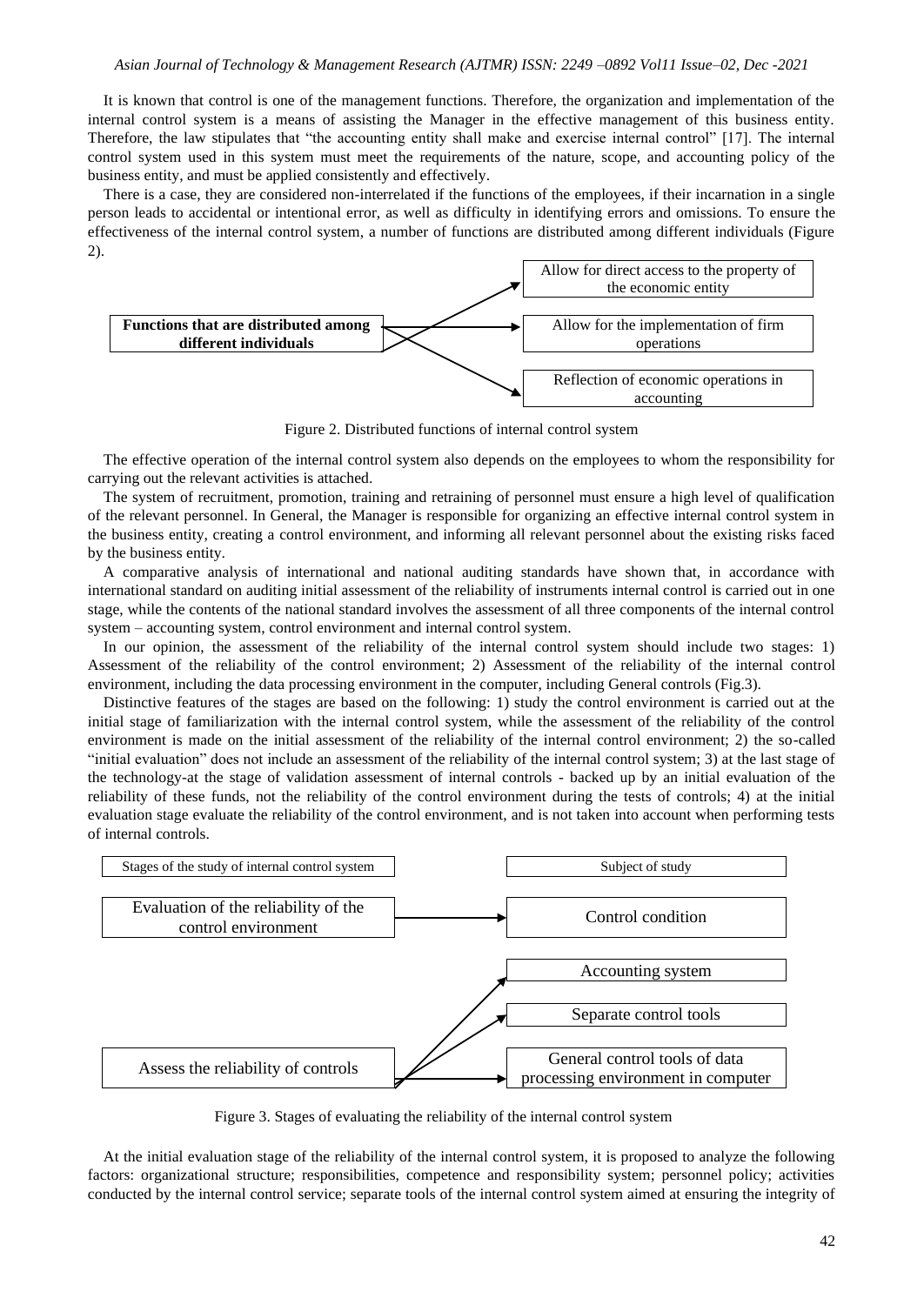#### *Asian Journal of Technology & Management Research (AJTMR) ISSN: 2249 –0892 Vol11 Issue–02, Dec -2021*

property, funds; account registers; accounting policy; contractual obligations; control tools in the computer.

For a preliminary evaluation of the reliability of individual control instruments, it is necessary, first of all, to determine the processes of the activity of the subject, which should be studied during the audit, and the composition of the economic operations involved in these processes.



Figure 4. The processes of economic activity and interrelation between internal control practices

The relationship between the processes of economic activity of the entity and the economic operations classified by a certain composition of internal control activities is presented in Figure 4. At the end of the initial evaluation activities, the auditor who has made a decision to believe in the internal control system or individual control instruments, is obliged to carry out an action to confirm the reliability of this system during the audit process.

However, the lower the risk assessment control, the more reliable should be the accounting and internal control systems.

There is a requirement in the international auditing standard that "auditors must have audit evidence through control tests to confirm any assessment of a risk assessment system". [14].

Thus, control tests are sources of evidence and are used to confirm the reliability of the controls established by the auditee.

#### **IV. CONCLUSIONS**

In general, proceeding from the above, we came to the following conclusions:

1. Effective organization of the internal control system in business entities allows to ensure the legality of business operations, reliability of the reflected information, safety of assets and reporting, prevention, detection and elimination of errors in accounting, financial, statistical and other reporting. The use of the internal control model, which is carried out during the audit process, during the initial, current and subsequent control, contributes to the effective achievement of the audit goal, reducing labor and financial costs by 17-20 percent for carrying out control measures and improving the quality of the auditors` work.

2. Using a model that allows you to assess the compatibility of audit risk with the reliability of the internal control system, reduces audit risk as a result of testing of internal control tools, which improves the quality of the audit. The auditor's workload is reduced by 15-17 percent, and its labor efficiency is created to increase in accordance with the volume of work.

3. A study of the system of internal control in the audit process and the allocation of the three elements of this system-the control environment, accounting system and some controls focus on the control environment, the author developed theoretical approaches have enabled you to evaluate the reliability of the control environment, which includes a combination of factors, the more carefully we study the system of internal control, the more clearly are planned auditing activities and the higher is quality of the audit.

4. The amount of controls used in economic entities is not the same. Internal controls are grouped by content, time of implementation, and business processes. A process-oriented approach to the study of their inherent internal control tools is a generally accepted approach. Depending on the type of activity, the approach to separate assessment of their (supply, production and implementation) processes can improve the effectiveness of audits.

Thus, theoretical proposals and practical recommendations aimed at improving the methodology for evaluating the